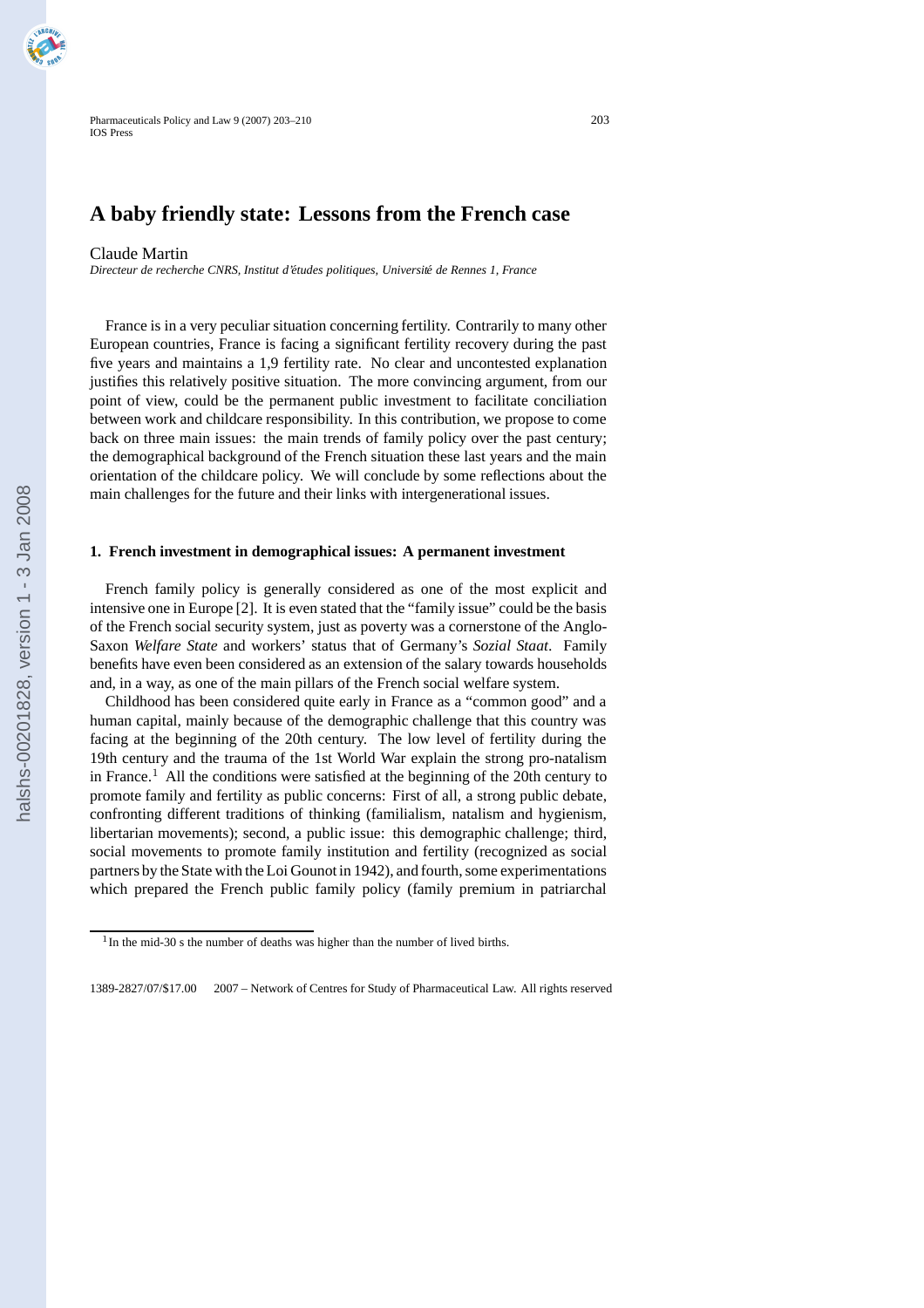industries and for civil servants at the end of the 19th century; institution of mutual aid funds: "les caisses de compensation").

These different elements make possible the "décrets-lois" of 1938 and 1939. institutionalising the French family policy as a pro-natalist policy. Even the break of the Vichy government didn't affect fundamentally this basic pro-natalist policy, despite the strengthening of a familist ideology. The French Social security Act in 1946 finalised this institutionalization process, by creating a "family branch" of our Bismarkian Welfare State.

Then, the family policy goals moved clearly from the end of the Third Republic (Code de la famille de 1939) until the 80 s, from a natalist perspective, towards a distributive (universal and horizontal) and then redistributive (selective and vertical) perspective. Looking backwards, it is tempting to consider clear breaks in this story. To simplify, we could distinguish four main periods:

- **–** 1945–1965: the French family policy "Golden age", with strong incentives to promote fertility and compensate the cost of children. This is the time of a universal and intense family policy, which represented in the mid-50s more than half of social security expenditures;
- **–** 1965–1975: the "women's rights" revolution, with a lot of fundamental reforms of Civil Law concerning marriage ("réforme des régimes matrimoniaux" in 1965), parental rights (autorité parentale) (1970), filiation (1972), divorce (1975), sexuality (1975, abortion);
- **–** 1975–1985: Equity issue, with the "rediscovery of poverty in a rich country" as Lionel Stoleru (1977) stated, and the development of the means-testing in ´ family allowances.
- **–** 1985–2005: regulating unemployment and facilitating conciliation between work and family responsibilities with childcare policy measures.

The distinction of these different periods doesn't mean real turning points, but more a progressive reframing of family policy goals and a process of pilling up. We suggest these different phases to indicate that new social problems were identified, new public debates were occurring, knowing at the same time that the previous objectives were still active when new ones were promoted. So it is possible to identify nowadays some family policy measures which tend to promote fertility, but at the same time some others which promote more equality between genders; others which try to reduce social and economic inequalities and some whose implicit objective is to regulate the labour market and to develop female's employment. In that sense, family policy sector is typically incremental. The "print of origin" doesn't disappear and the new objectives are pilled up on the old ones. So, it may be quite artificial to argue that we can identify real turning points. Our argument could be the positive role of this permanent public investment on demographical issues.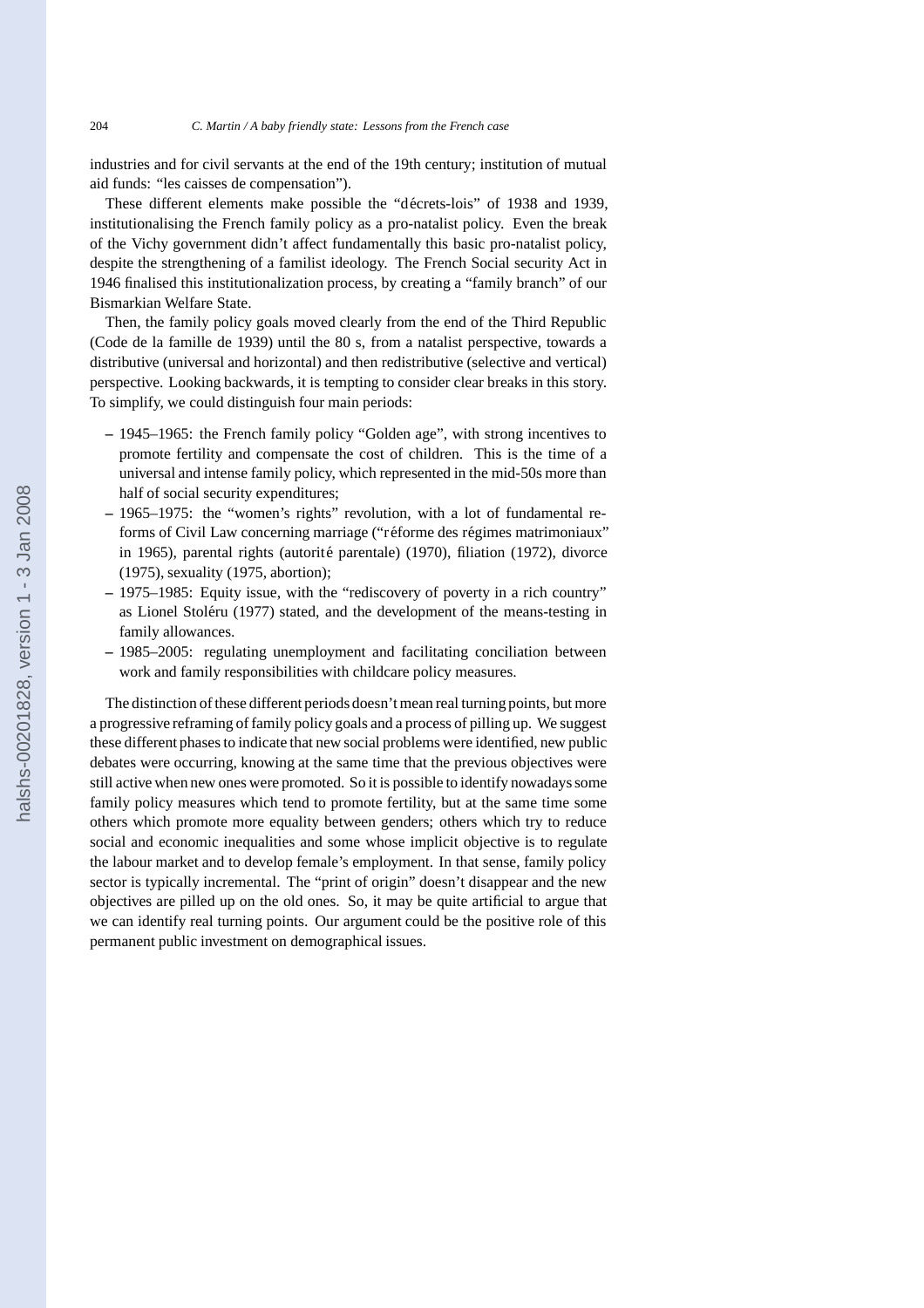| Table 1 |  |  |  |  |  |                                                   |  |  |
|---------|--|--|--|--|--|---------------------------------------------------|--|--|
|         |  |  |  |  |  | Number of births and fertility rate (Metropolitan |  |  |
| France) |  |  |  |  |  |                                                   |  |  |

|      | Number of births | Fertility | Mean age of |
|------|------------------|-----------|-------------|
|      | (in thousands)   | rate      | the mothers |
| 1994 | 740              | 1.68      | 28.8        |
| 1997 | 727              | 1.73      | 29.1        |
| 1998 | 738              | 1.76      | 29.3        |
| 1999 | 745              | 1.79      | 29.3        |
| 2000 | 775              | 1.87      | 29.3        |
| 2001 | 771              | 1.88      | 29.3        |
| 2002 | 762              | 1.87      | 29.4        |
| 2003 | 761              | 1.87      | 29.5        |
| 2004 | 768              | 1.9       | 29.6        |
| 2005 | 775              | 1.92      | 29.7        |

Source: INSEE, 2005.

#### **2. Fertility and marriage rate recovery**

As for all other member States, France was affected during the period 1970–1995 by a sharp decrease in fertility rates: from almost three in the beginning of the 60 s to 1.65 in 1994. Nevertheless, the end of the 1990s may have been a turning point. The number of births increased from 1998 up to 2001 (Table 1). Some newspapers even speak about a new 'small baby boom' in France at the end of the millennium. Subsequently, the number of birth slightly decreased in 2002 and 2003 (*−*10,400 in 2002 and –1,000 in 2003). Nevertheless, the fertility rate maintains at a high level (1.9). Between 2000 and 2001, the rise in the birth rate was mainly due to young women (under 25 years of age). Between 2002 and 2003, it was mainly due to women between 30 and 34 years of age. Therefore, the mean age of the mother is rising again.

The final fertility rate of 40-year old women is still high: 2.09 children for the generation of women born in 1953, and 2.03 for the generation of women born in 1963. At 35 years old, the women born in 1968 already had 1.74 children, which means that they will probably have a final fertility rate around two children. So, in sum, France has quite a high fertility rate compared to other European countries. This level of fertility, which had not been reached since the beginning of the 1980s, put France at the top of the European Union, together with Ireland. Two main arguments may explain this recovery: first, economic recovery itself which plays a major role in terms of household morale;<sup>2</sup> second, the importance of child-care policies, which facilitate conciliation between work and family life, even if these policies are not developed enough to cover all needs.

<sup>2</sup>This first argument is nevertheless relatively weak: French households reach a record of pessimism in March 2003, which is still the case in the beginning of 2005, but the fertility rate remain still relatively high.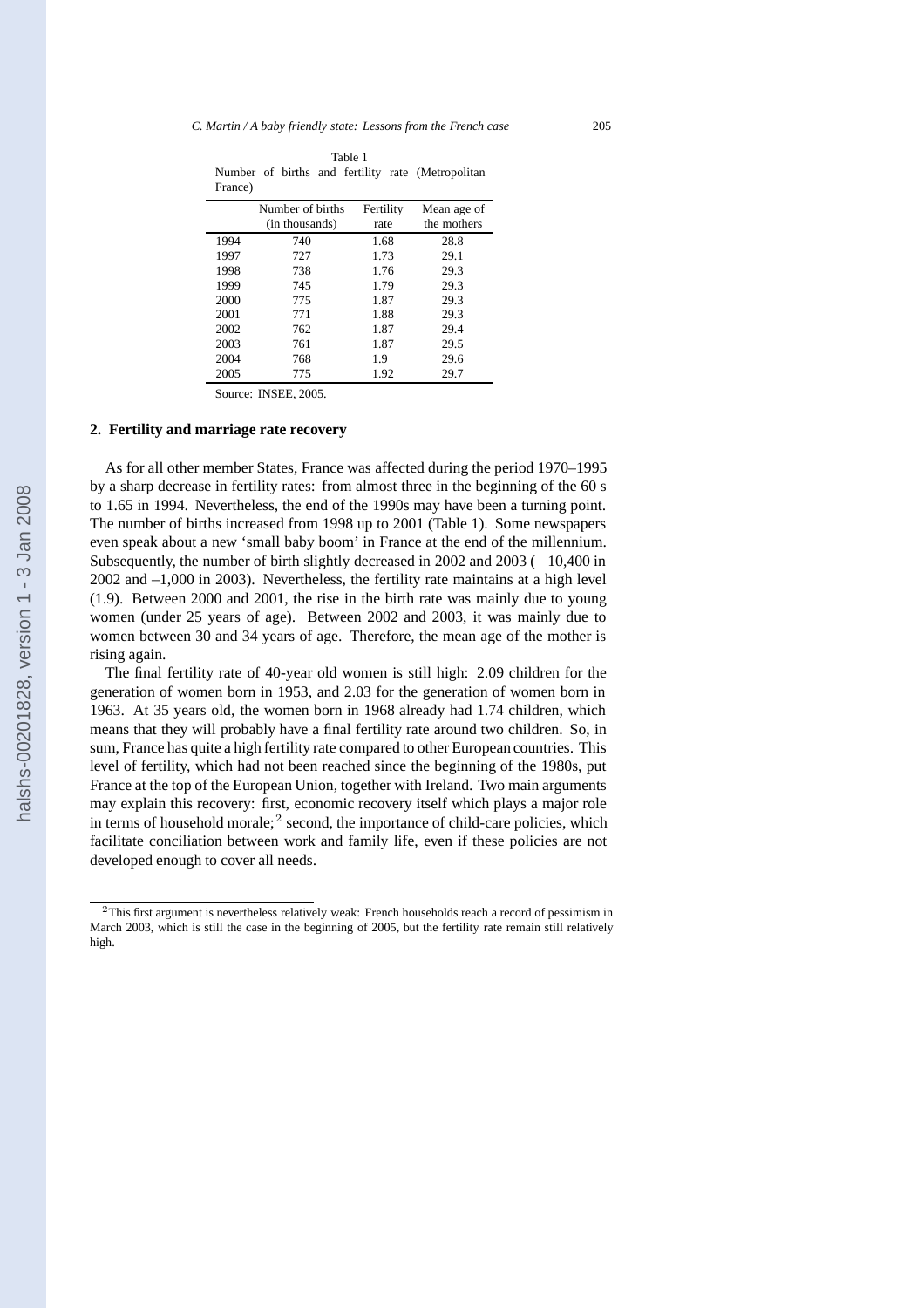The fertility rate of immigrant women is one point higher (2.80) than that of French women (1.72). Nevertheless, this mean is hiding a convergence, whose effect is still greater when the length of stay is longer. This trend progressively reduces the gap between these two populations in terms of level of fertility. For example, between 1989–1990 and 1998–1999, the fertility rate of women from Africa decreased from 4.72 to 4.07. The same trend can be seen for women from Tunisia *−*3.93 to 3.29; Turkey *−*3.73 to 3.35; Morocco *−*3.51 to 3.32. Portuguese, Spanish and Italian women have more stable fertility rates, 1.86 in 1989 and 2.04 in 1999 for Portuguese women; 1.48 in 1989 and 1.41 in 1999 for Spanish women and 1.43 in 1989 and 1.47 in 1999 for Italian women. The women from these countries who live in France have a higher level of fertility than their fellow citizens still living in their home countries, which may be linked to the offer of services in France compared to the situation in the country of origin.

As far as marriage is concerned, the trend is comparable. The number of marriages decreased drastically from the end of the 1960s to the mid-1990s: from 380,000 in 1969 to 253,000 in 1994, which means a decrease in the marriage rate from almost eight marriages in a thousand people to 4.4. A slight increase was observed in 1996 (280,000 marriages), mainly due to fiscal reform. This recovery was subsequently confirmed, with 293,700 in 1999, 305,400 in 2000, 295,900 in 2001, which means a marriage rate of five in 2000 and the rate was still 4.9 in 2001. In 2002, there were 286,300 marriages (4.7) (9,600 fewer marriages compared to 2001) and there was a further decrease in 2003, with 280,300 marriages (4.6) (6,000 fewer marriages compared to 2002), which means 25,100 marriages less in three years compared to the situation in 2000. In 2004, the decrease is confirmed with 266,000 marriages and a marriage rate of 4,3. Currently, the mean age of marriage is becoming older: 30.4 for men and 28.3 for women.

The introduction of a Civil agreement: 'pacte civil de solidarité' (PACS) in 1999 offers an alternative to marriage for cohabitant homosexual or heterosexual couples. By the end of 2000, around 30,000 PACS had been registered, and more than 15,000 in 2001. In 2002, 25,000 were signed and by the end of 2003, a total of 100,000 PACS had been registered. At the end of the first three trimesters of 2004, 130,000 PACS were registered. But this public recognition does not seem to threaten marriage.

## **3. The issue of caring arrangements for contemporary families**

The high employment rate of mothers and the high level of fertility in France are closely related to public services devoted to young children. Children have access to pre-elementary school almost free of charge, even for two-year old children. In 1998, almost 100% of three- to five-year old children were in a pre-elementary school, and even 35% of the two-year old. In the west of France, around 45% of the two-year olds were in a pre-elementary school in 2003. The French situation is particularly good compared to other European countries, even if all needs are not covered.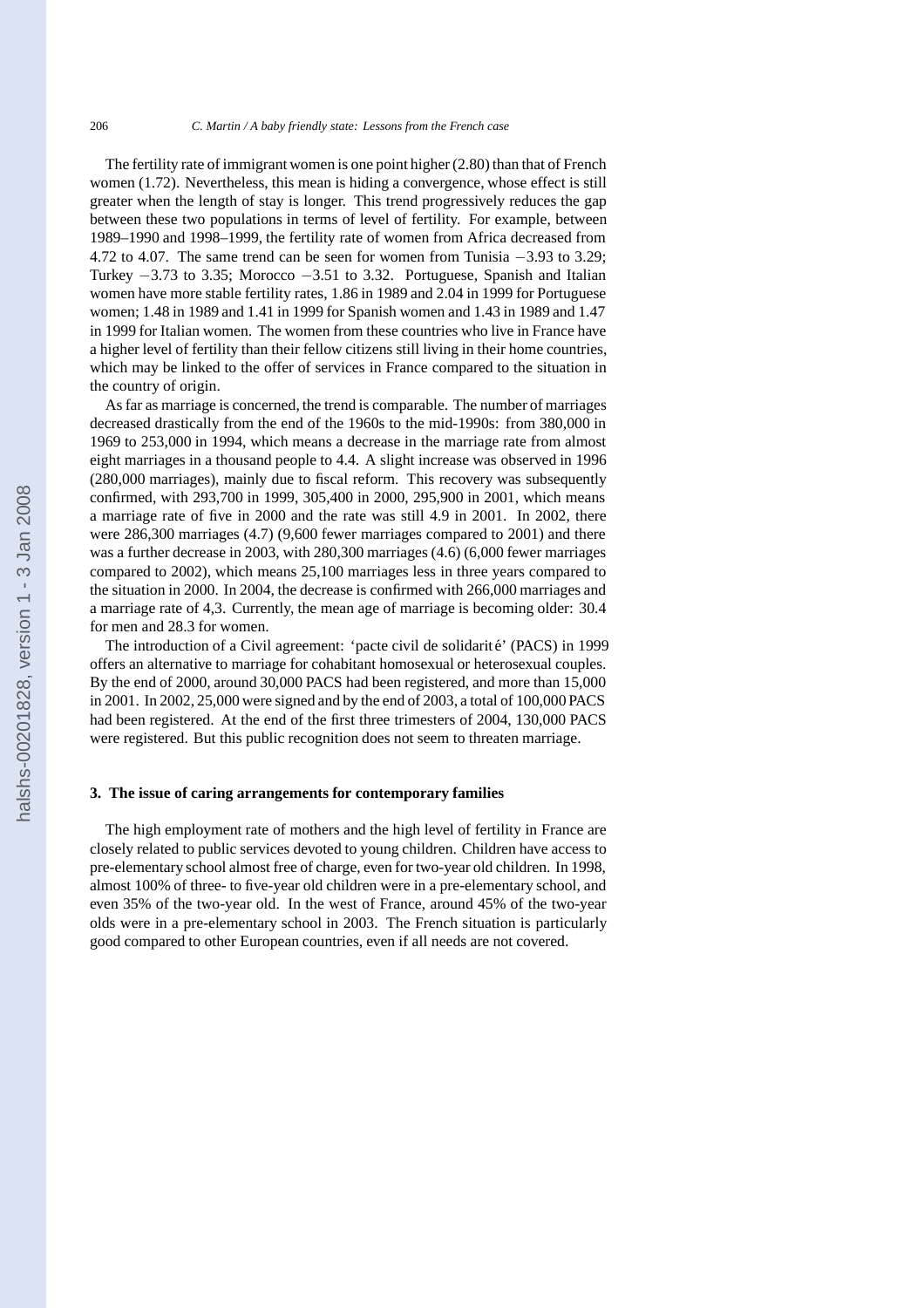|              |                  | Table 2                                                                                  |
|--------------|------------------|------------------------------------------------------------------------------------------|
|              |                  | Situation of children under 3 and under 6 years of age in France and types of structures |
| Age of child | Care institution | Number of places                                                                         |

| $1150$ of called | Care montanon                                                   | THUILOUT OF PROPER |
|------------------|-----------------------------------------------------------------|--------------------|
|                  |                                                                 | (1 January 1999)   |
| Under 3 years    | Pre-elementary school (children under 3 in 1998–1999)           | 255,000 (56%)      |
|                  | Crèches collectives                                             | 138,400 (30.5%)    |
|                  | Crèches familiales                                              | 61,000 (13.5%)     |
|                  | Total number of places in all institutions for children under 3 | 454,500 (100%)     |
|                  | years of age                                                    |                    |
| Under 6 years    | Haltes-garderies                                                | 68,100             |
|                  |                                                                 |                    |

Source: DREES 2000 et Ruault & Daniel, 2004.

Pre-elementary schools, day-care centres (*crèches collectives*) and childminder's homes (*creches familiales `* ) offered almost 500,000 places in 1999 for the 2.2 million children under three years of age, which is almost 20% of the potential needs. One may add the '*creches parentales `* ' (8,500 places) and the '*Halte-garderies*' (70,000 places) to these services (DREES 2000).

Nevertheless, it is important to underline the local variations of these services within the country. The difference may be very significant for a family living in a big city, compared to a family living in the countryside. Accessibility and availability of the different types of services are quite different.

#### **4. Interconnected challenges for the future of family life and family policies**

## *4.1. Double-income families and the new 'gender contract'*

Because of the very high participation rate of women in the labour market, (eight women in ten between 25 and 50 years old are active and 70% are employed full time), 60% of couples living with children are both active. This percentage depends of course on the number of dependent children living in the household: 64% of the parents with two children are both working, but only 44% of the couples with three children. This trend means that the traditional 'gender contract', or the 'male breadwinner model' is called into question. Nevertheless, the gender division of domestic and caring tasks is still very unequal, and inertia of behaviour means that the road to equality in that field is still very long (if it continues at the same speed of change that we observed with the last two inquiries in 1986 and 1999, we will need about a century to share these tasks equally between men and women). On average, a man living in a couple devotes two hours and a half each day to domestic tasks compared to five hours for women. Another challenge concerns the work timetables and the development of atypical times of work. This phenomenon is increasing and has posed new problems for households, the more so in a country where the child-care services are only accessible during normal working hours, i.e. from 8 am to 6 pm [4]. Therefore, it is also a big challenge for the policy maker. How can this situation be regulated? Introduce new 24 hour and 7 days a week services as in Scandinavian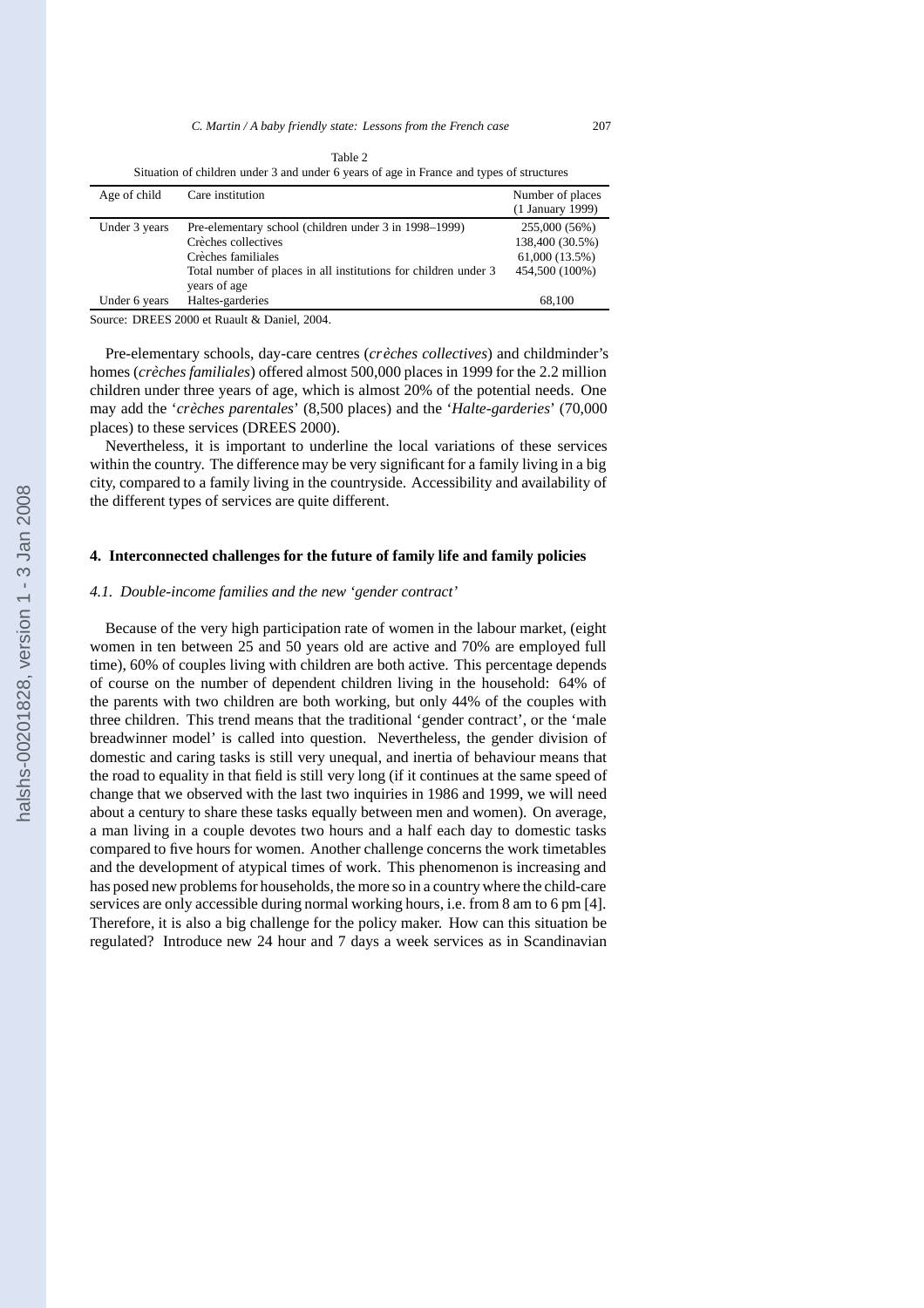countries; regulate the labour market in such a way that these types of atypical and, mostly unpredictable timetables do not flourish; encourage the enterprises concerned to develop a specific answer to this problem, etc.

#### *4.2. From youth to young adults*

France is also being challenged by a new organization of the life cycle. Between 1945 and 1975, it was generally considered that life was divided into three main phases: childhood, time of education, ending with adolescence; adulthood, time of work with a slow but regular progression; and old age, time for retirement, a period now called the third age. This organization of the life cycle is changing. The prolongation of schooling up to 18 years of age and the access to high school for a majority of young people means a lengthening of the first phase. On average, young women are mainly living with their parents up to 21 years old and young men up to 24 years old. Around 10% of young adults are living in their parents' home, even if they spend more than half of their time outside their home. Others are living in an independent flat during the week, but come back to their parents' home at the weekends. This 'lengthening of youth' is challenging public policy [1]. The debate revolves around the creation of a new social status for young adults and even a new allowance to permit them to be more economically independent of their parents. The alternative is to discuss the limit to which family allowances may be distributed to the parents in charge of dependent young adults (up to 25 or older?).

# *4.3. The caring needs of children and frail elderly: A new contract between generations*

The aging of French society, i.e. the increase in the number of older people (over 60 or 65 years old) compared to the youngest (under 20 years old), is obvious. People aged more than 60 increased drastically between the two last censuses in 1990 and 1999, from 11.3 to 12.5 million (an increase of 1.2 million). This increase is going to speed up with 'baby-boom' generation, i.e. the approach of the numerous generations of the baby-boom to retirement age. The population which is increasing even faster corresponds to the more aged people. The number of people over 75 years old was about 4.5 million in 1999 (an increase of 500,000 between 1990 and 1999).

A quite significant proportion of this 'fourth age' generation is concerned with caring needs (receiving help for bathing, dressing, lunches, walking, etc.), or what we call in France, dependency. Taking into account that intergenerational cohabitation is much rarer nowadays, 40% of the people aged more than 80, are living alone. In other words, more than half of the people living alone in their household are over 60 years old. The national statistic institute (INSEE) estimates that there are about 1.2 million frail elderly people of which 800,000 could apply for a new allowance, 'allocation personnalisée d'autonomie' (APA, personal allowance for autonomy) to help them to pay for services. But in fact, the family is still the main provider of daily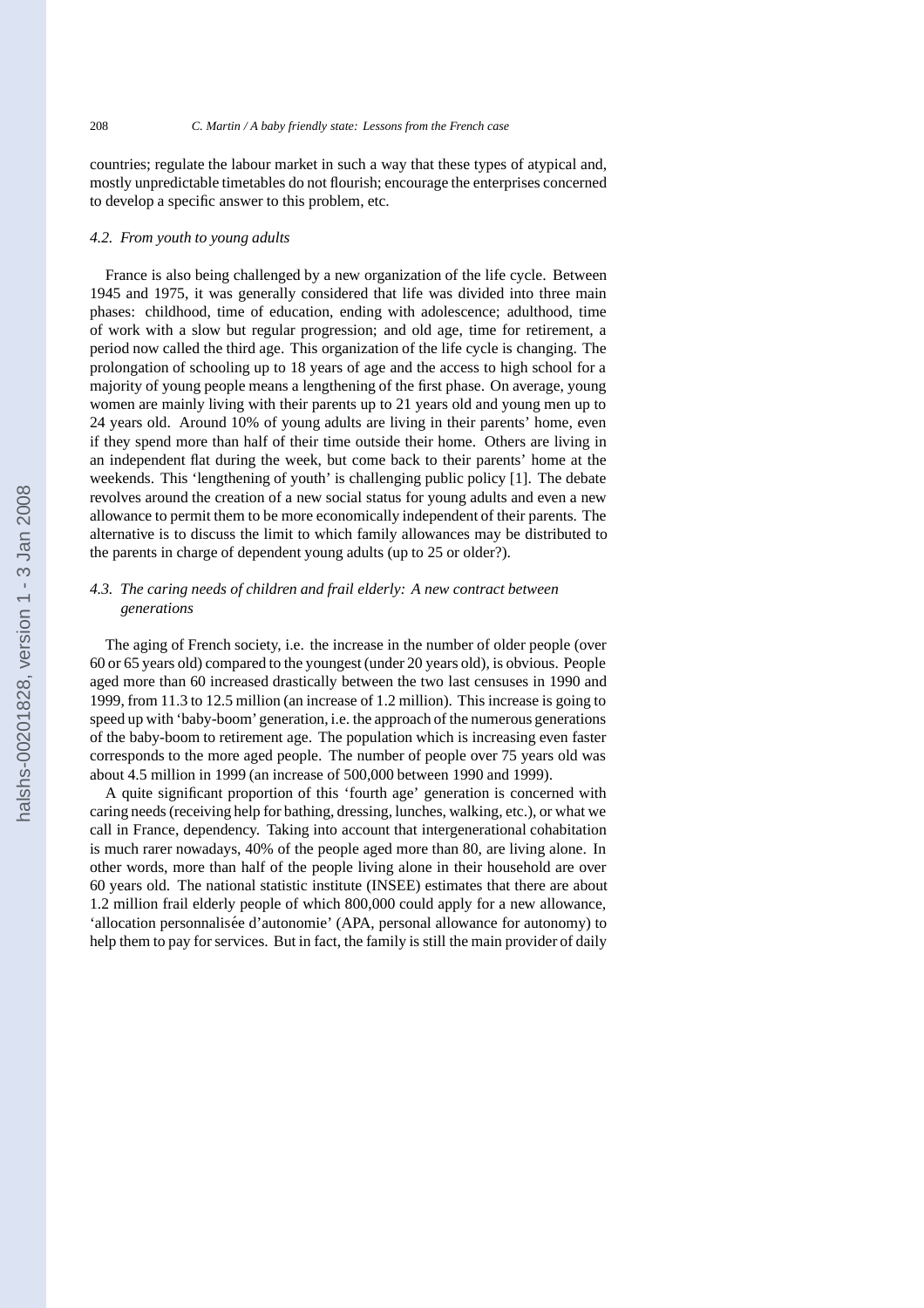help and, within the family, mainly women: wives, daughters, daughters-in-law. So there is a double trend: lengthening of youth and old age means that the 'middle generation' or the 'buffer generation' (45–60 year olds) is under pressure from work, young dependent children and frail elderly parents [5].

In summer 2003, France experienced a major tragedy when a heat wave hit the country. This tragedy made the government adopt new measures. In April 2003, the government decided to reduce the conditions of access to the APA, criticizing the previous government and its finance plan. In September, however, after the heat wave, the government had to announce a new plan to guarantee the financing of APA and also to increase responses: a major plan for the frail elderly. <sup>3</sup>

A last challenge may be to define a real policy towards children, in a perspective of social investment in the future of society [3,6], which means to improve social and economic conditions of the child, by facilitating conciliation between work and family life for active parents, promoting dual earner families and improving the level of education of children. Adopting such a preventive perspective may be much more efficient than to adopt repairing measures towards adults confronted to social exclusion. It is also a way to consider social policy in a longitudinal perspective, taking into account that the tomorrow's social problems are constructed now.

#### **References**

- [1] V. Cicchelli and C. Martin, Young adults in France: getting adult in the context of increased autonomy and dependency, *Journal of Comparative Family Studies* **XXXV**(4) (2004), 615–626.
- [2] J. Commaille and C. Martin, *Les enjeux politiques de la famille*, Paris, Bayard, 1998.
- [3] G. Esping-Andersen, A Child-Centred Social Investment Strategy, in: *Why we Need a New Welfare State*, G. Esping-Andersen, D. Gallie, A. Hemerijck and J. Myles, eds, Oxford, Oxford University Press, 2002, pp. 26–67.
- [4] B. Le Bihan and C. Martin, Atypical Working Hours: Consequences for Childcare Arrangements, *Social Policy and Administration* **38**(6) (2004), 565–590.

<sup>&</sup>lt;sup>3</sup>Between 4 and 10 August 2003, 6,500 people died in France because of the heat wave. But between the 10 and 13 August the temperature was extremely high, minimum  $25.5°$  during the night and up to 10,000 people died because of it. On 25 September, the Institute of medical research INSERM and more recently INSEE confirmed that more than 15,000 people died that summer because of this heat wave: 42% of these deaths occurred in hospitals, 35% at home, 19% in retirement homes and 3% in private hospitals. In September, some newspaper and politicians were criticizing the lack of responsibility of the families, who had left their aged parents alone, without any support, to take their normal summer holidays. This argument was ongoing at the beginning of September, even if some experts were arguing that, on the contrary, the family was the main source of help and care. The various official reports and inquiries published afterwards show clearly that the lack of responsibility and response was due to the government and administration and that the gap between social and health services was very detrimental. Right-wing politicians had to face the political impact of this event, which shows clearly the importance of the combination of formal and informal sources of solidarity, an interconnection of the health and social services, the huge importance of local response to such a phenomenon, the responsibility of the administration to deal with such an event, and so on. The share between public and private regarding care needs, may become the major issue on the political agenda.